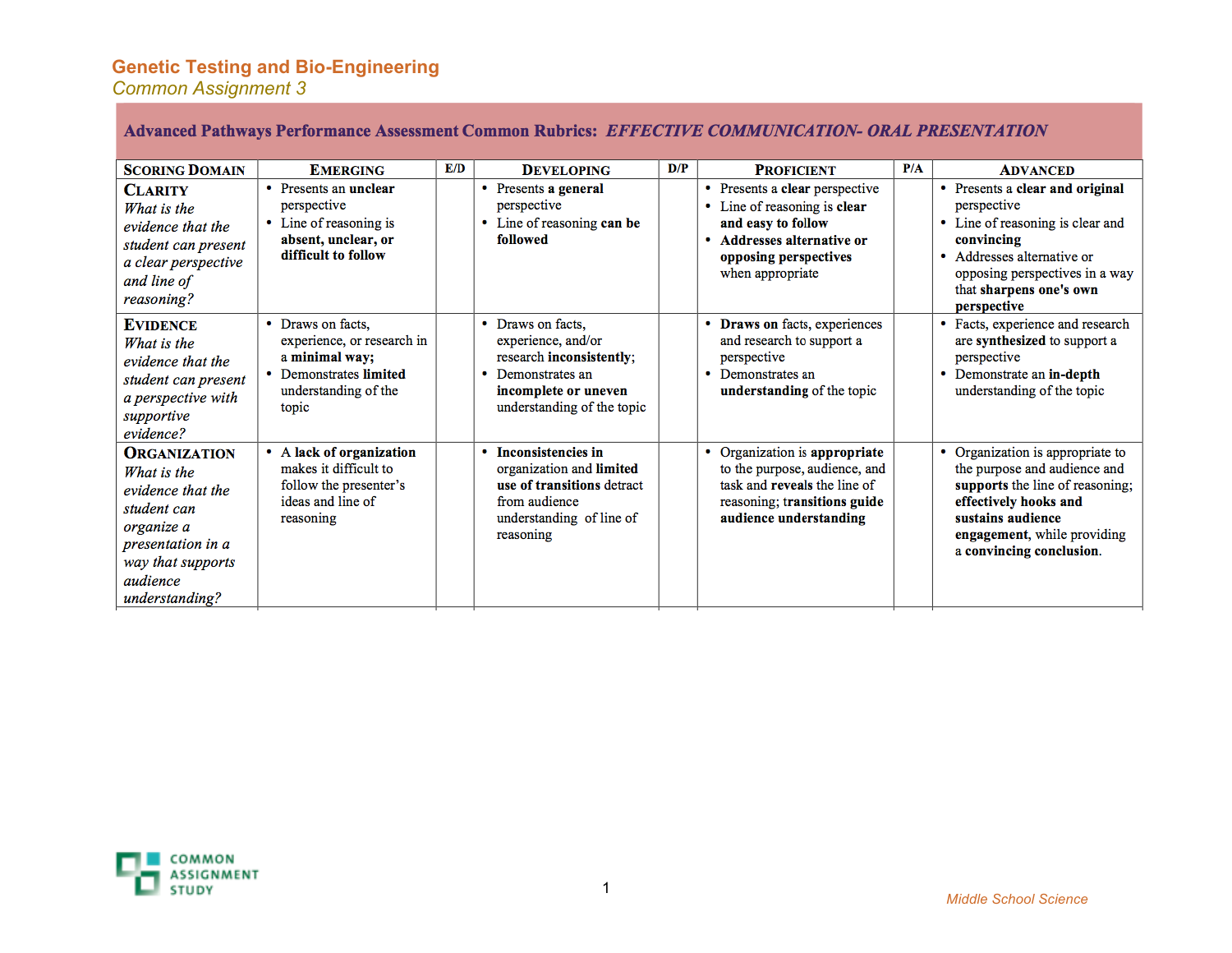### **Genetic Testing and Bio-Engineering**

*Common Assignment 3*

**Contract Contract** 

| Advanced Pathways Performance Assessment Common Rubrics: EFFECTIVE COMMUNICATION - ORAL PRESENTATION                                                                                                                |                                                                                                                                                                                                                                                                                                                                     |     |                                                                                                                                                                                                                                                                                                                                                                           |     |                                                                                                                                                                                                                                                                                                   |     |                                                                                                                                                                                                                                                                                                                                                                                      |
|---------------------------------------------------------------------------------------------------------------------------------------------------------------------------------------------------------------------|-------------------------------------------------------------------------------------------------------------------------------------------------------------------------------------------------------------------------------------------------------------------------------------------------------------------------------------|-----|---------------------------------------------------------------------------------------------------------------------------------------------------------------------------------------------------------------------------------------------------------------------------------------------------------------------------------------------------------------------------|-----|---------------------------------------------------------------------------------------------------------------------------------------------------------------------------------------------------------------------------------------------------------------------------------------------------|-----|--------------------------------------------------------------------------------------------------------------------------------------------------------------------------------------------------------------------------------------------------------------------------------------------------------------------------------------------------------------------------------------|
| <b>SCORING DOMAIN</b>                                                                                                                                                                                               | <b>EMERGING</b>                                                                                                                                                                                                                                                                                                                     | E/D | <b>DEVELOPING</b>                                                                                                                                                                                                                                                                                                                                                         | D/P | <b>PROFICIENT</b>                                                                                                                                                                                                                                                                                 | P/A | <b>ADVANCED</b>                                                                                                                                                                                                                                                                                                                                                                      |
| <b>USE OF DIGITAL</b><br><b>MEDIA / VISUAL</b><br><b>DISPLAYS</b><br>What is the<br>evidence that the<br>student can use<br>digital media/visual<br>displays to engage<br>and support<br>audience<br>understanding? | Digital media or visual<br>٠<br>displays are confusing,<br>extraneous, or<br>distracting                                                                                                                                                                                                                                            |     | • Digital media or visual<br>displays are informative<br>and relevant                                                                                                                                                                                                                                                                                                     |     | Digital media or visual<br>displays are appealing,<br>informative, and support<br>audience engagement and<br>understanding                                                                                                                                                                        |     | • Digital media or visual<br>displays are polished,<br>informative, and support<br>audience engagement and<br>understanding                                                                                                                                                                                                                                                          |
| <b>PRESENTATION</b><br><b>SKILLS</b><br>What is the<br>evidence that the<br>student can control<br>and use<br><i>appropriate body</i><br>language and<br>speaking skills to<br>support audience<br>engagement?      | • Makes minimal use of<br>presentation skills: lacks<br>control of body posture;<br>does not make eye<br>contact; voice is unclear<br>and/or inaudible; and<br>pace of presentation is<br>too slow or too rushed<br>• Presenter's energy and<br>affect are <b>unsuitable</b> for<br>the audience and purpose<br>of the presentation |     | • Demonstrates a command<br>of some aspects of<br>presentation skills,<br>including control of body<br>posture and gestures,<br>language fluency, eye<br>contact, clear and audible<br>voice, and appropriate<br>pacing<br>• Presenter's energy, and/or<br>affect are usually<br>appropriate for the<br>audience and purpose of<br>the presentation, with<br>minor lapses |     | Demonstrates a command<br>٠<br>of presentation skills,<br>including control of body<br>posture and gestures, eye<br>contact, clear and audible<br>voice, and appropriate<br>pacing<br>Presenter's energy and affect<br>$\bullet$<br>are appropriate for the<br>audience and support<br>engagement |     | Demonstrates consistent<br>۰<br>command of presentation<br>skills, including control of<br>body posture and gestures, eye<br>contact, clear and audible<br>voice, and appropriate pacing<br>in a way that keeps the<br>audience engaged<br>Presenter maintains a presence<br>٠<br>and a captivating energy that<br>is appropriate to the audience<br>and purpose of the presentation |

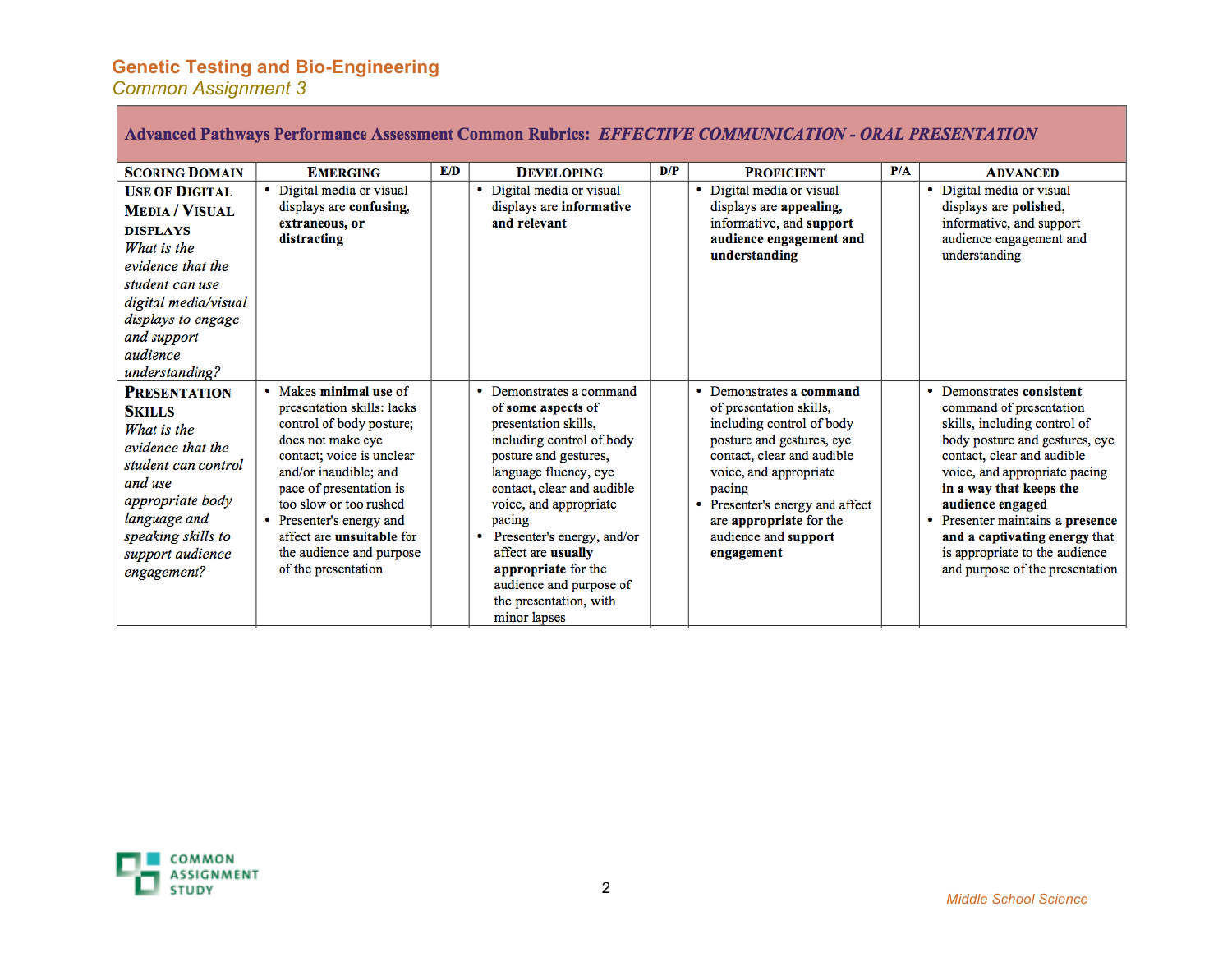

# **Genetically Modified Food Lobbyist Project**

## **Scenario**

You are a lobbyist who has been hired to present to a government panel that will decide whether or not to ban genetically modified foods. You will be part of a team who will research the issue and create an eight to 10 minute presentation persuading the panel to take the position that is in the best interest of your clients. Your clients have provided a list of potential resources to assist you in the preparation of this presentation. (Your teacher will provide a list for you.) You may use additional resources to build your argument as needed, but the clients have also asked that you look at the reliability of all sources used.

As a lobbyist, your job is to persuade the panel that your clients' position is the way to go. Your lobbying team is comprised of an economist, an environmental expert, a farmer, and a doctor. Each member of the team will be expected to address their area of expertise in the presentation and explain how it specifically will be impacted by the panel choosing your clients' position. Remember to use the training you have received in persuasion as you prepare your arguments.

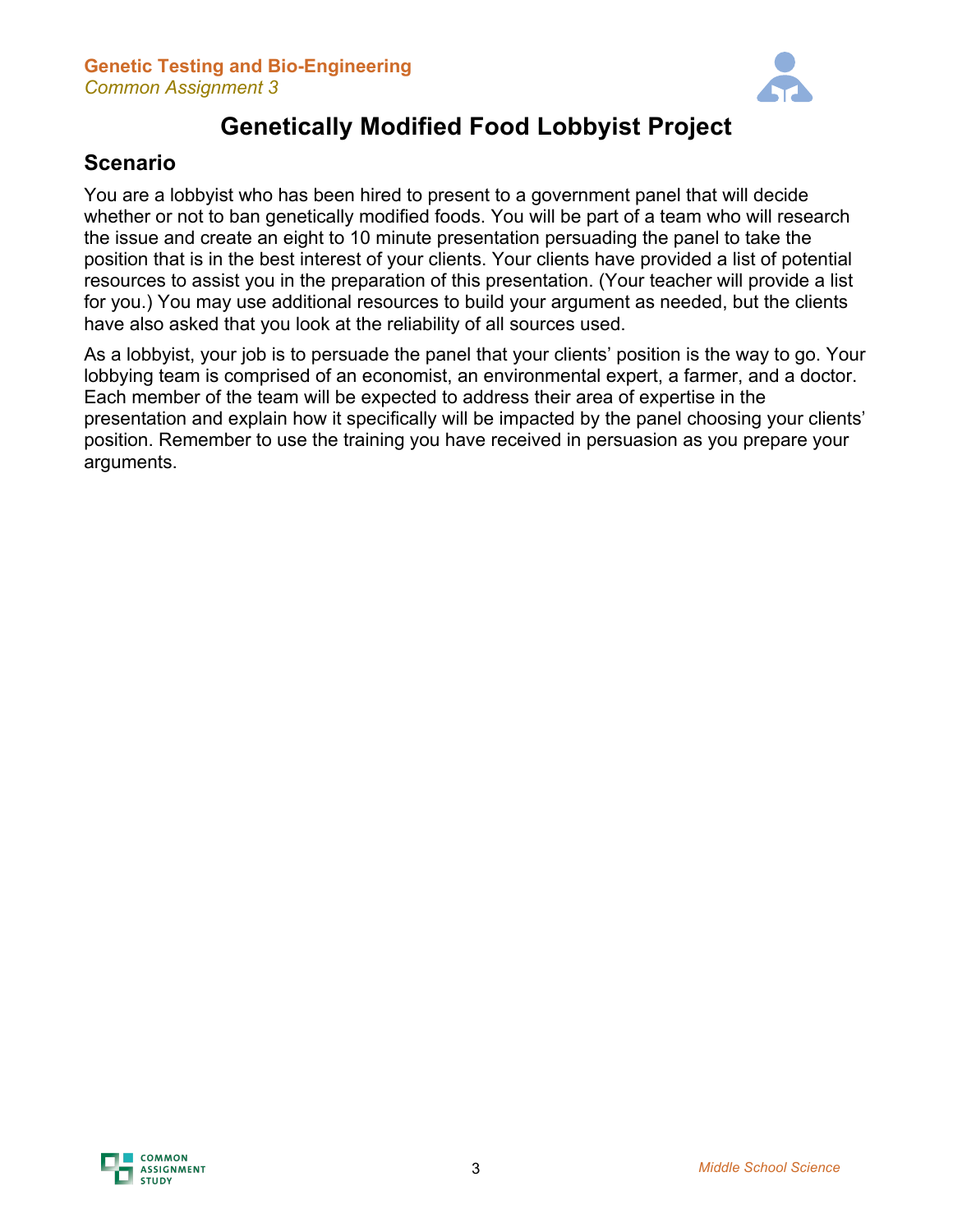

## **Team Roles**

**Environmentalist:** The lobbyist lens/point of view is that genetically modified food has positive effects on the environment. (Environmentalists seek to improve and protect the quality of the biotic and abiotic parts of nature. They also identify and educate the public on the ways to reduce the impacts of harmful human activities.)

**Farmer:** The lobbyist lens/point of view is that a farmer should either have the choice or opportunity to grow genetically modified food.

**Doctor:** The lobbyist lens/point of view concerns what effects consuming genetically modified foods has on human health.

**Economist:** The lobbyist lens/point of view is that of the effect genetically modified foods have on the economy. (Economists are concerned with financial issues. They study the impact of a specific activity or product on communities [cities, states, nations, global].)

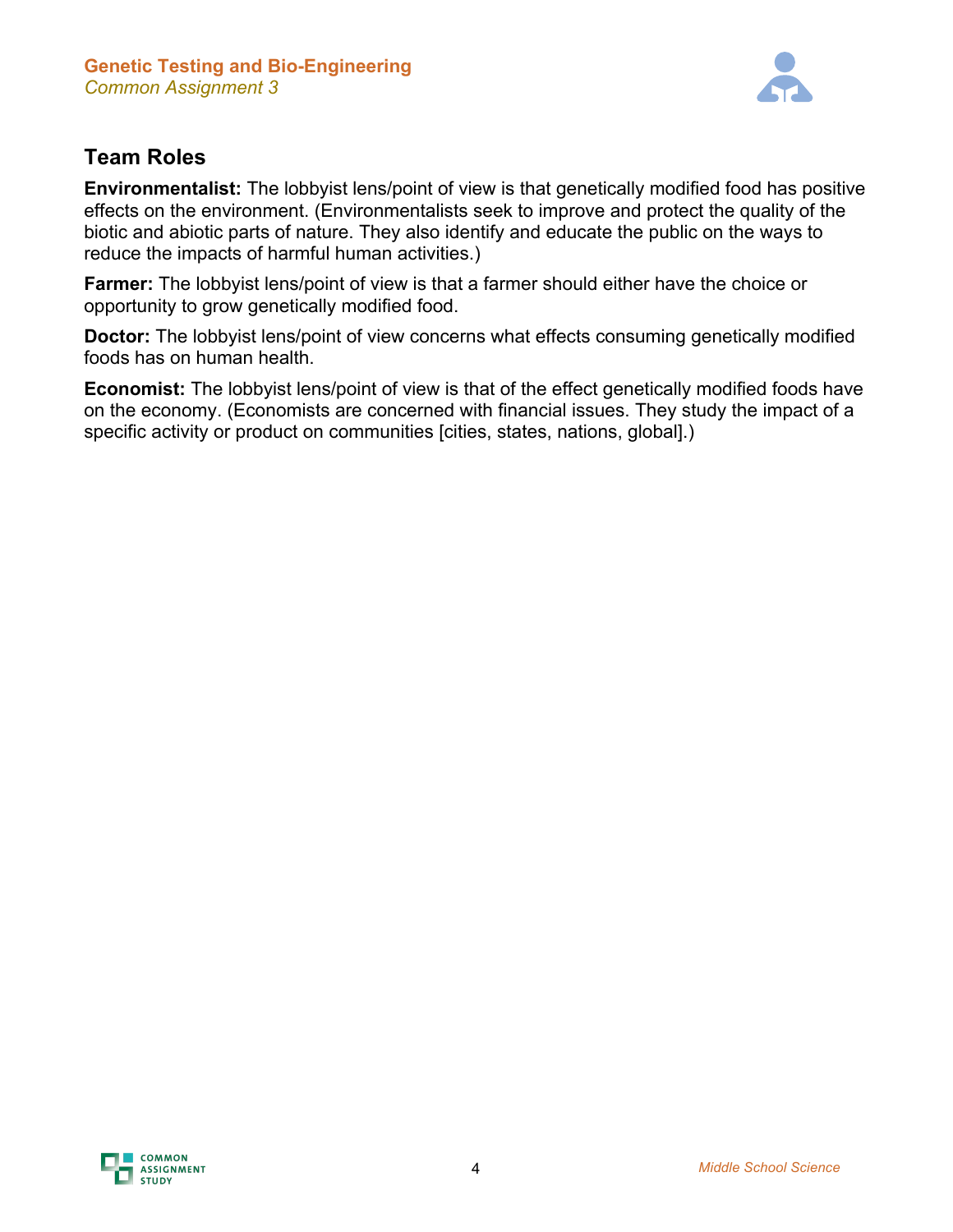### **Genetic Testing and Bio-Engineering** *Common Assignment 3*



# **Research Notes**

Each time you read a new article/webpage, make sure to cite the appropriate source information so you will be able to produce a quality bibliography and return to the page should you need to.

Source

**Notes**